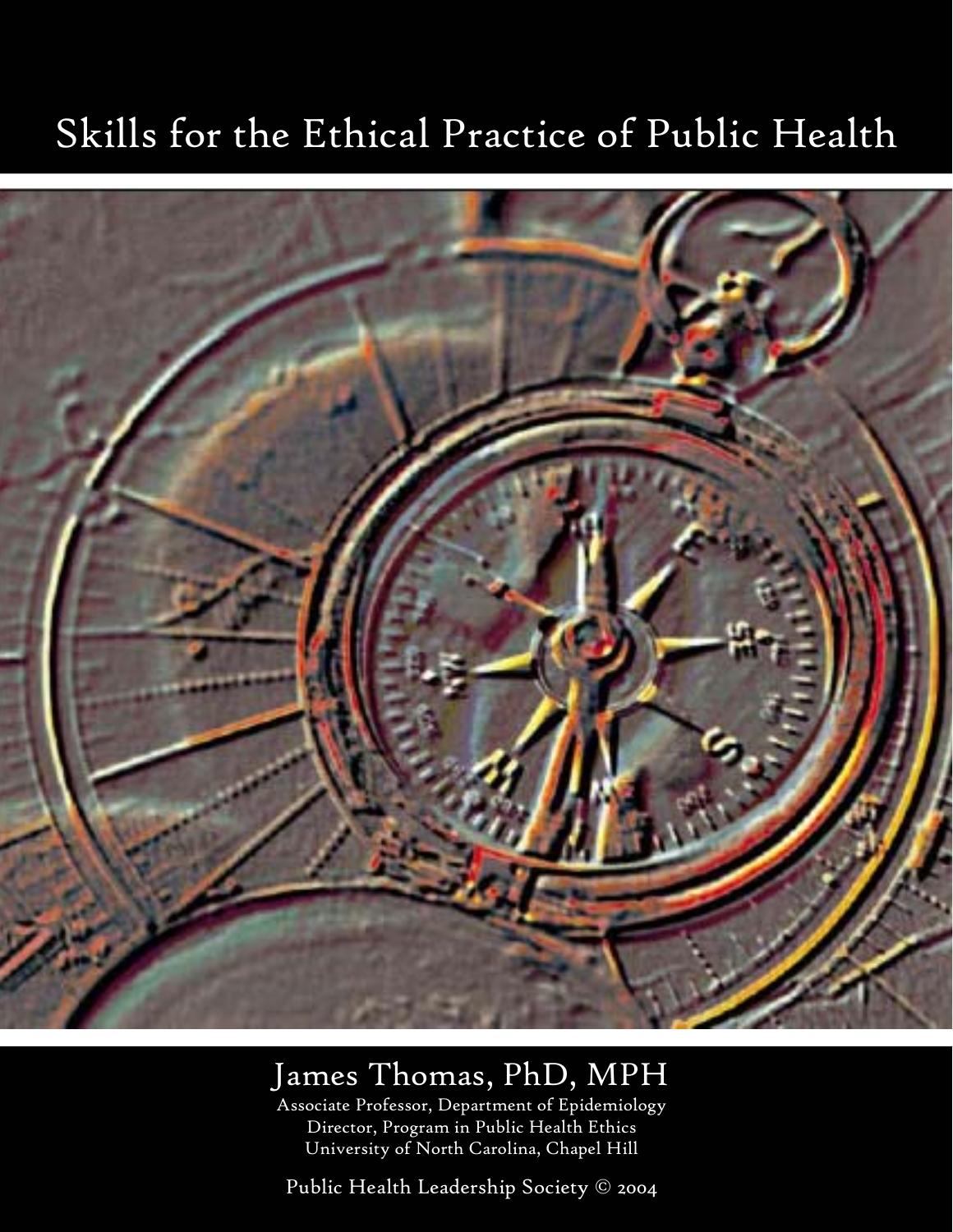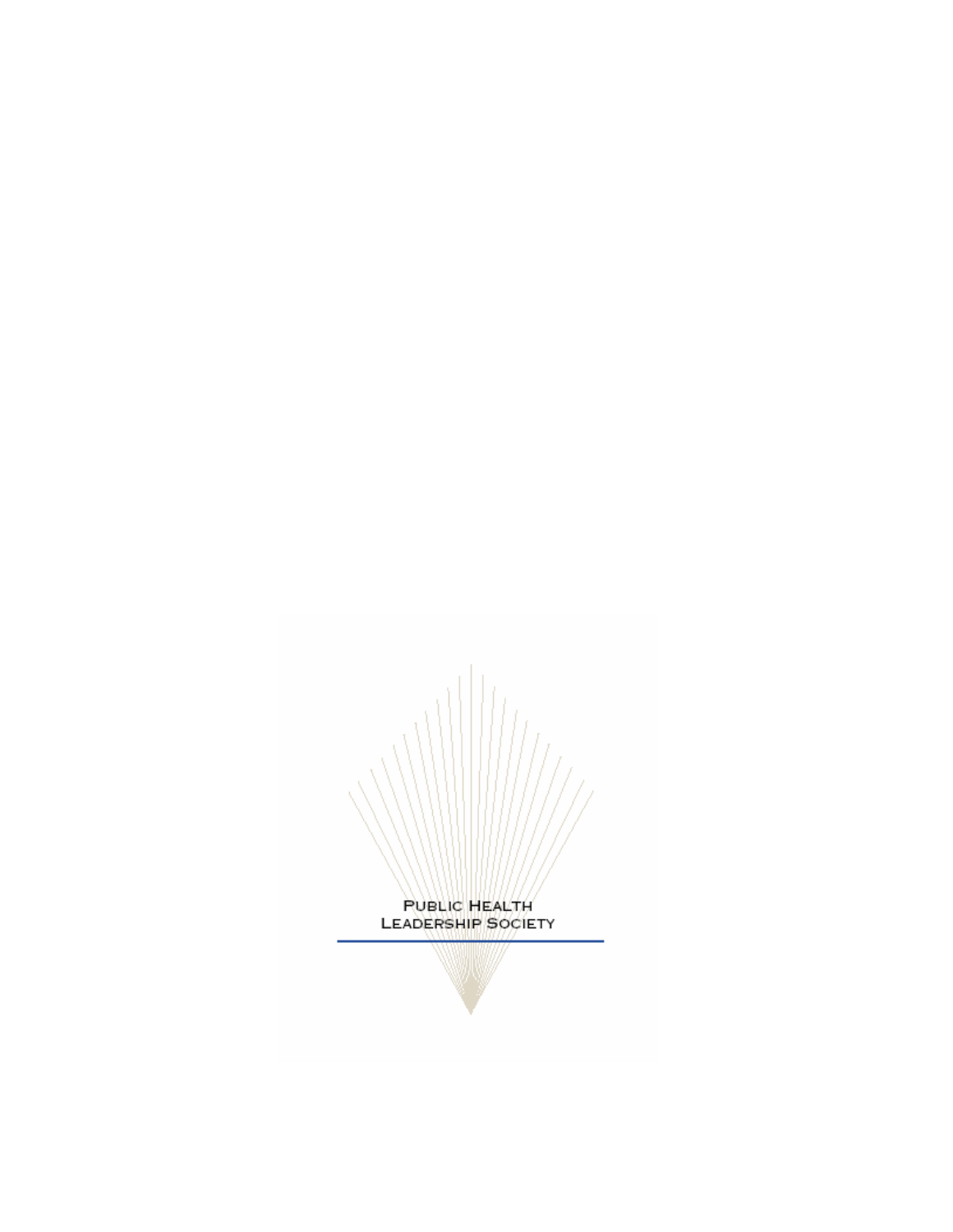

### **Skills in Public Health Ethics**

#### **Table of Contents**

| Component                                                 | Page |
|-----------------------------------------------------------|------|
| Background                                                |      |
| What are the skills and who cares?                        |      |
| The road leading to the skill in public health ethics     |      |
| The process of identifying skills in public health ethics | 2    |
| Organization of the list of ethical skills                |      |
| Foundational ethical skills                               | 4    |
| Resources for teaching the skills                         | 4    |
| Skills for the ethical practice of public health          | 5    |
| Contact for Further Information and Feedback              | 9    |
| Acknowledgements                                          | 10   |

*<sup>© 2004</sup> Public Health Leadership Society*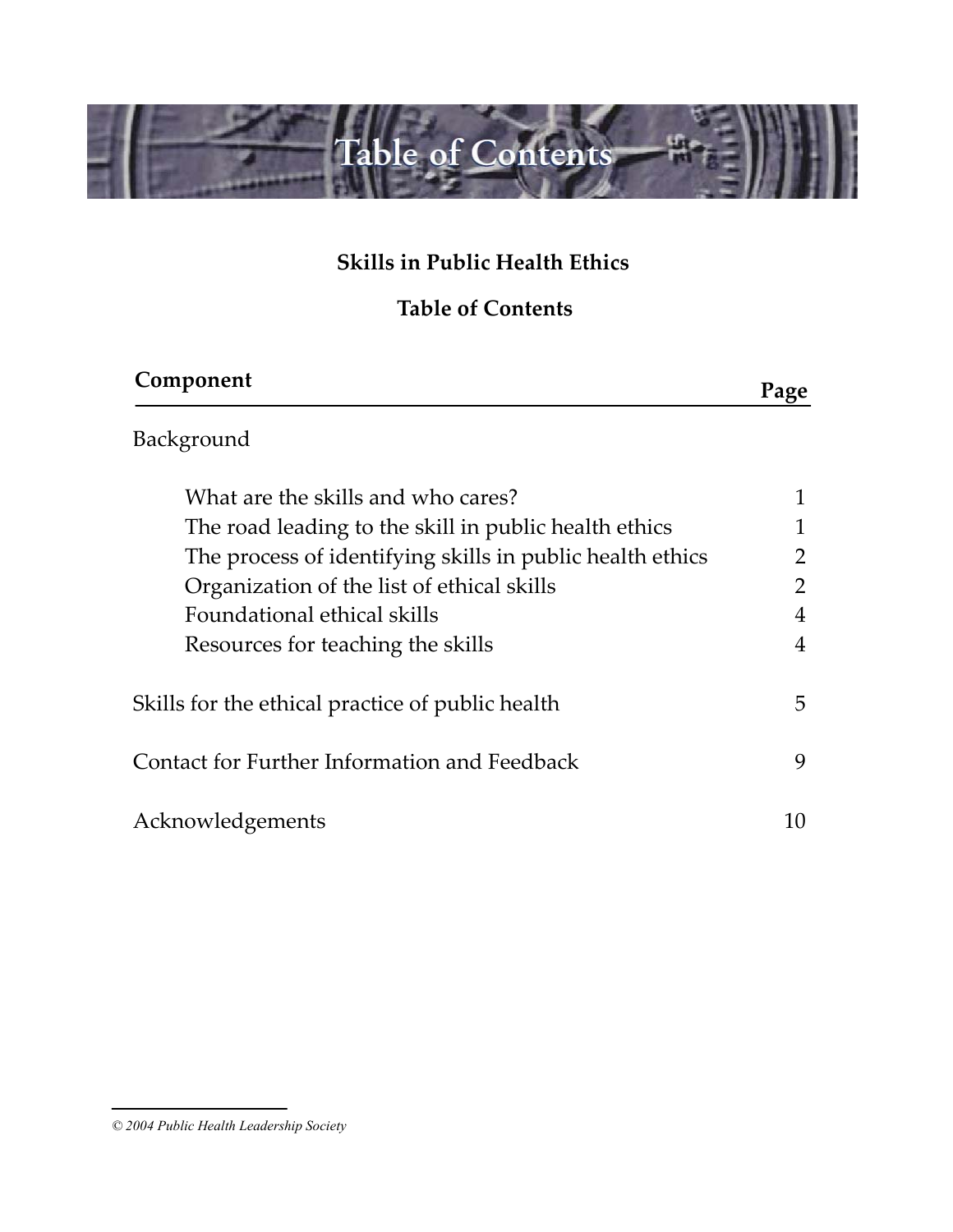# **Background**

#### *What are skills and who cares?*

Topics increasingly prominent in discussions of public health are ethics and the preparation of an ethical workforce, including field personnel, administrators, and academicians. For example, the Institute of Medicine's report on *Who Will Keep the Public Healthy*? released in 2003, suggests the inclusion of ethics in the curricula of schools of public health. While there is a growing consensus that teaching ethics is important, there is little available to guide schools and agencies in the essential aspects of ethics that should be taught to their students and employees.

The list of skills that we present here begins to fill that void. It is intended to provide guidance to faculty in schools of public health and administrators in public health agencies on what to teach about ethics in their curricula and training programs. A skill is a fairly specific task, and one's facility with the skill can be assessed through a performance review or an exam. Thus, for example, a supervisor can assess one's ability to design a process of informed consent.

#### *The road leading to the development of skills in public health ethics*

In the 1988 Institute of Medicine report entitled *The Future of Public Health,*, the core functions of public health institutions were identified as assessment, policy development, and assurance. This was an early step in better defining public health in order to better ensure that it is done well. The next step, taken by a group of national public health agencies called the Public Health Functions Steering Committee, was the identification of ten *Essential Public Health Services.* (Example services are: monitor health status to identify community health problems; mobilize community partnerships to identify and solve health problems; and research for new insights and innovative solutions to health problems. The *Council on Linkages Between Academia and Public Health Practice* then translated the Essential Services into eight Core Competencies and itemized component skills under each. This list is intended to guide the education of public health students and practitioners.

Meanwhile, the *Public Health Leadership Society*, with financial assistance from the Centers for Disease Control and Prevention embarked on an effort to create a code of ethics for public health. The desire for a code came out of growing recognition of the inadequacies of medical ethics for guiding public health decisions. The *Public Health Code of Ethics* was finalized in 2001 and was adopted by the American Public Health Association in 2002. Other national public health organizations have also endorsed the Code.

The 2003 Institute of Medicine report entitled *Who Will Keep the Public Healthy?* recognized and valued the development of competencies and skills in public health and the Code of Ethics and suggested the identification of skills in public health ethics. The Greenwall Foundation then funded the University of North Carolina School of Public Health to address this task.

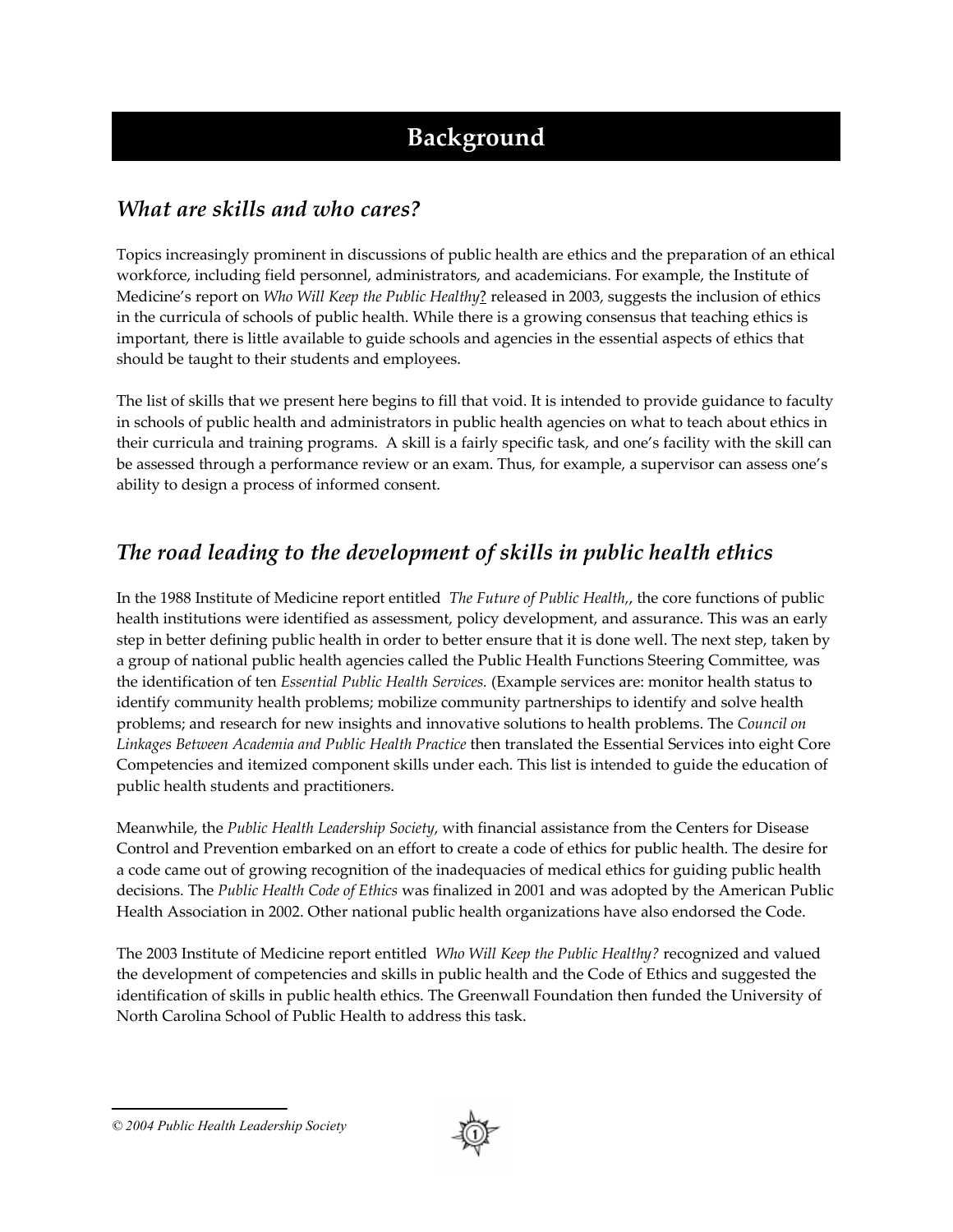

*Figure 1. Components leading to the development of skills in public health ethics.*

#### *The process of identifying skills in public health ethics*

The UNC group felt the list of skills should build on the work already represented by the Public Health Core Competencies. Therefore, the first draft of the skills in public health ethics was simply a list of skills taken from the Core Competencies that were either explicitly ethical or could be made ethical with editing. The skills were presented in two formats: one organized around the eight Core Competencies; the other organized around the 12 principles in the Public Health Code of Ethics.

The skills were then discussed by several representatives of national public health agencies and experts in public health ethics during a two-day meeting. (The group members are listed in an appendix to this document.) They preferred to organize the skills according to the principles of the Code of Ethics because that arrangement highlighted the ethical nature of the task. The group identified several additional skills under each of the principles and some foundational skills that applied to essentially every principle.

The product of the meeting was presented for public discussion at the annual meeting of the American Public Health Association in November, 2003. Following comments from the meeting and discussion among the group of national representatives and ethicists, the skills were finalized. There will be a mechanism for suggesting improvements to the list for future revisions, as well as lists of existing and needed resources for teaching the skills.

#### *Organization of the list of ethical skills*

The source tools for the list of ethical skills were the Core Competencies and the Code of Ethics. One of the places these two most clearly overlap is the principle of the Code of Ethics stating the importance of



*<sup>© 2004</sup> Public Health Leadership Society*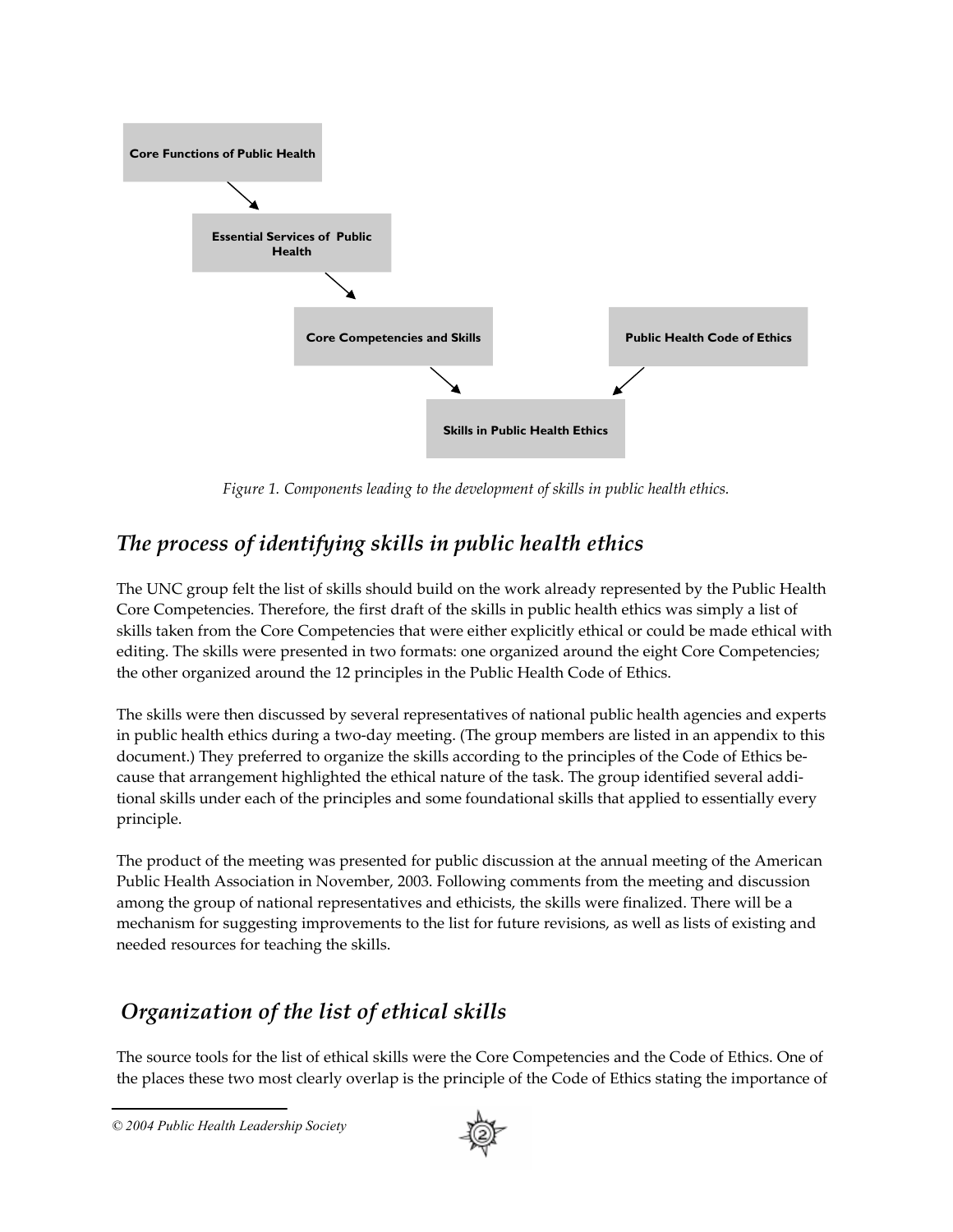the competence of public health practitioners. In other words, it is unethical to be incompetent at the job for which one is hired. From this perspective, the skills under the core competencies are inherently ethical. However, we did not include each of the skills in the Core Competencies in the list of ethical skills; we concentrated on those skills where the link to a particular ethical principle was most direct. Ethical skills not listed in the Core Competencies were added to the ethical skills list. In some cases to add an ethical skill we simply added wording to an existing skill from the Core Competencies.

The ethical skills are listed under the individual principles of the Code of Ethics. Some skills apply directly to more than one principle and are thus listed in this arrangement more than once. Whether a particular skill is listed in every place it belongs is less important than whether a skill is ever listed. To identify relevant skills, the group found it helpful to read the background notes for each principle in the Code (part of the Code of Ethics package) and to identify the essence of the principle. A table of the 12 principles and their respective essences is included in the appendices to this document.

The Code of Ethics was written for public health agencies while the Core Competencies are predominantly for individual public health practitioners. The ethical skills we list include skills for both individuals and agencies. There are also skills for both practitioners and academicians. Some skills necessary for academicians may not be essential for practitioners, and vice versa. We have not made this differentiation among the listed skills. We have also not added the levels of skill (aware, knowledgeable, proficient) according to roles (front line staff, senior level staff, supervisory and management staff) that are presented in the Core Competencies. The simplicity of the list of ethical skills is principally a function of the relatively modest amount of time and money available for generating the list. Individual schools and agencies may find it profitable to refine the list according to levels of proficiency for various roles.



*<sup>© 2004</sup> Public Health Leadership Society*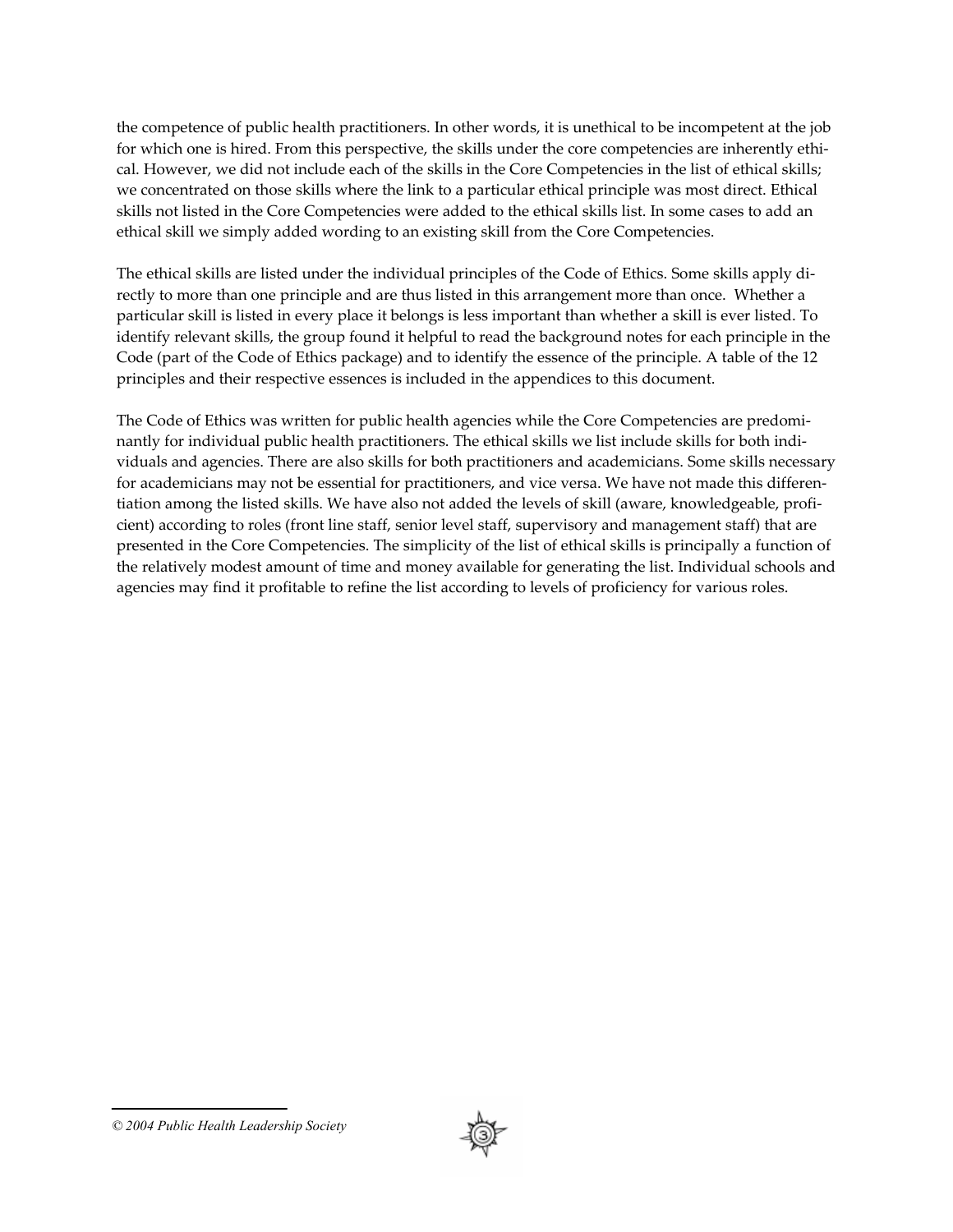# **Foundational Ethical Skills**

A number of skills are foundational to public health ethics. Essentially all of the principles of the Code of Ethics assume or rely upon these skills. Rather than list them repeatedly under each principle, we have separated them out to highlight them as foundational skills. They are as follows:

- 1. The ability to identify an ethical issue.
- 2. Ethical decision-making. This is a skill both for individuals and agencies (where it would be a group process). One component of the decision-making process is an identification and weighing of harms and benefits of the potential actions. In economics this is a cost-benefit analysis, but in ethics harms that defy financial quantification must also be included among the costs.
- 3. Understanding the full spectrum of the determinants of health. This understanding is necessary to identify the best means of prevention. Thus a biologist needs to understand social factors affecting health and a sociologist needs to have a basic understanding of biological processes.
- 4. Understanding basic ethical concepts such as justice, virtue, and human rights.
- 5. Building and maintaining public trust. Public health agencies cannot function well in the absence of public trust. Many of the individual ethical skills function to maintain that trust. Yet, in some instances, one may be ethically justified to take a particular course of action that won't build public trust. Thus, what a person or agency ethically *can* do may be different from what it *should* do to cultivate trust.

#### *Resources for teaching the skills*

The list of skills is an instrument that most students or employees are unlikely to ever see. Rather it is meant to guide decisions in what they do see, hear, or experience when teachers or supervisors are planning what will be taught about ethics in public health. What, then, are the study aids for teaching the ethics skills? We provide along with the skills an annotated list of resources. In contrast to the list of skills, the resources are organized according the public health competencies. This was done because when presented by the principals in the Code of Ethics, some skills appear under more than one principal; but when organized by the competencies, each skill appears only once. However, we needed to add another competency focusing expressly on public health ethics, which you will find towards the end of the resources document. This new competency category is composed of skills that did not apply directly to the other competencies.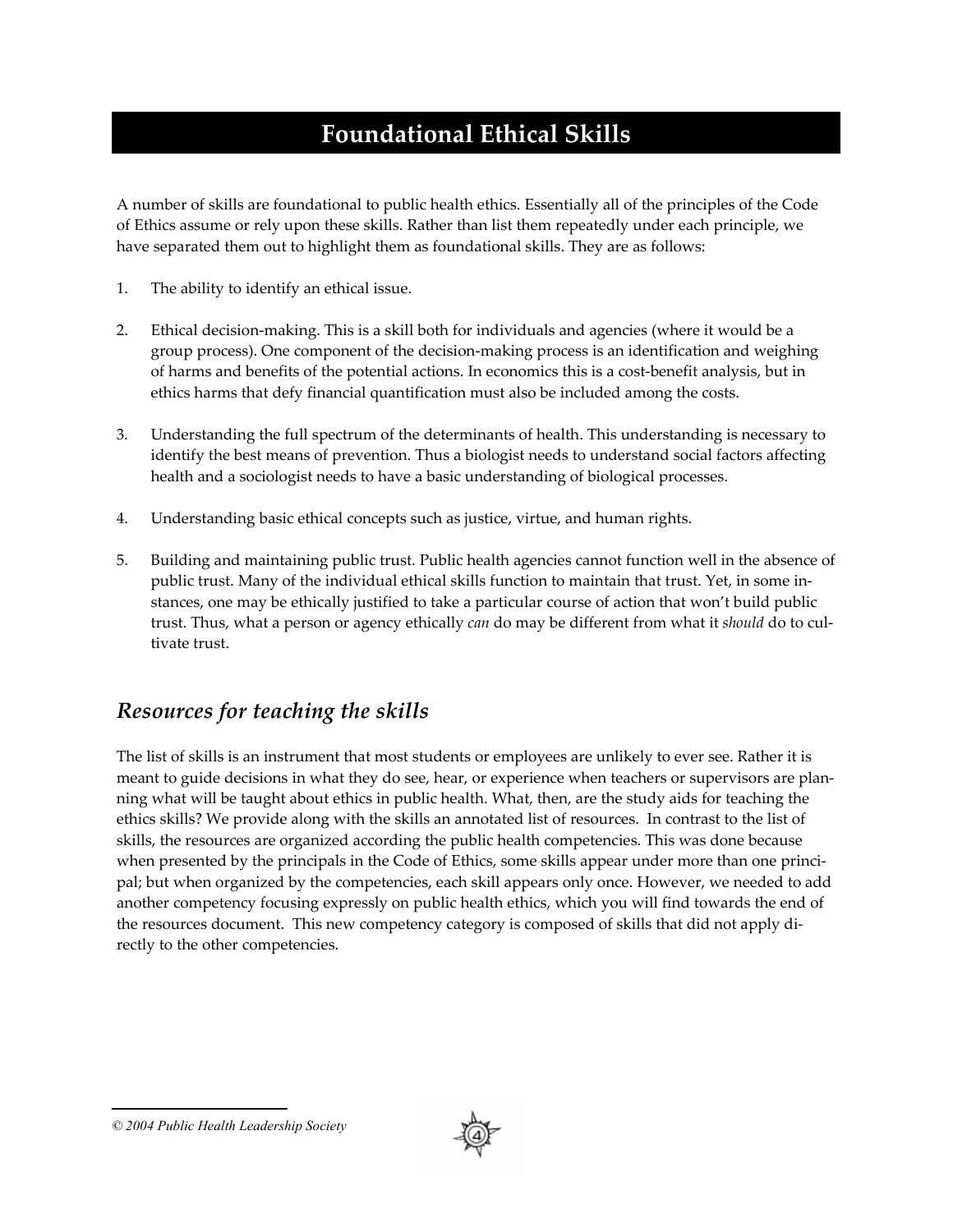# **Skills for the Ethical Practice of Public Health**

- 1. Public health should address principally the fundamental causes of disease and requirements for health, aiming to prevent adverse health outcomes.
	- \* Recognizes the ethical value the public health community gives to prevention.
	- Considers the full spectrum of the determinants of health.
	- $\triangleleft$  Identifies the range of options for interventions that correspond to the full spectrum of determinants of health.
- 2. Public Health should achieve community health in a way that respects the rights of individuals in the community.
	- \* Recognizes the tension between community health and rights of individuals.
	- $\triangle$  Identifies the various conceptions of human rights, including those of the community.
	- Defines the legal authority of public health agencies.
	- **•** Articulates the health, fiscal, administrative, legal, social and political implications of each policy for *vulnerable populations.*
- 3. Public health policies, programs and priorities should be developed and evaluated through processes that ensure an opportunity for input from community members.
	- Considers the values of diverse stakeholders when conducting needs assessments and evaluations.
	- Utilizes appropriate methods for interacting sensitively, effectively, and professionally with persons from diverse cultural, socioeconomic, educational, racial, ethnic and professional backgrounds, and person of all ages and lifestyle preference.
	- Solicits input from individuals and organizations.
	- Attitude: Understands the dynamic forces contributing to cultural diversity.
	- Identifies the role of cultural, social and behavioral factors in determining the delivery of public health services.
- 4. Public health should advocate and work for the empowerment of disenfranchised community members, aiming to ensure that the basic resources and conditions necessary for health are accessible to all.
	- $\mathbf{\hat{P}}$  Recognizes the ways that advocacy and empowerment can be done.
	- $\div$  Represents the needs and perspectives of all relative stakeholders with particular attention to the disenfranchised.
- $\triangle$  A new skill
- **•** An edited skill from the Core Competencies (edits in italics)
- A skill from the Core Competencies

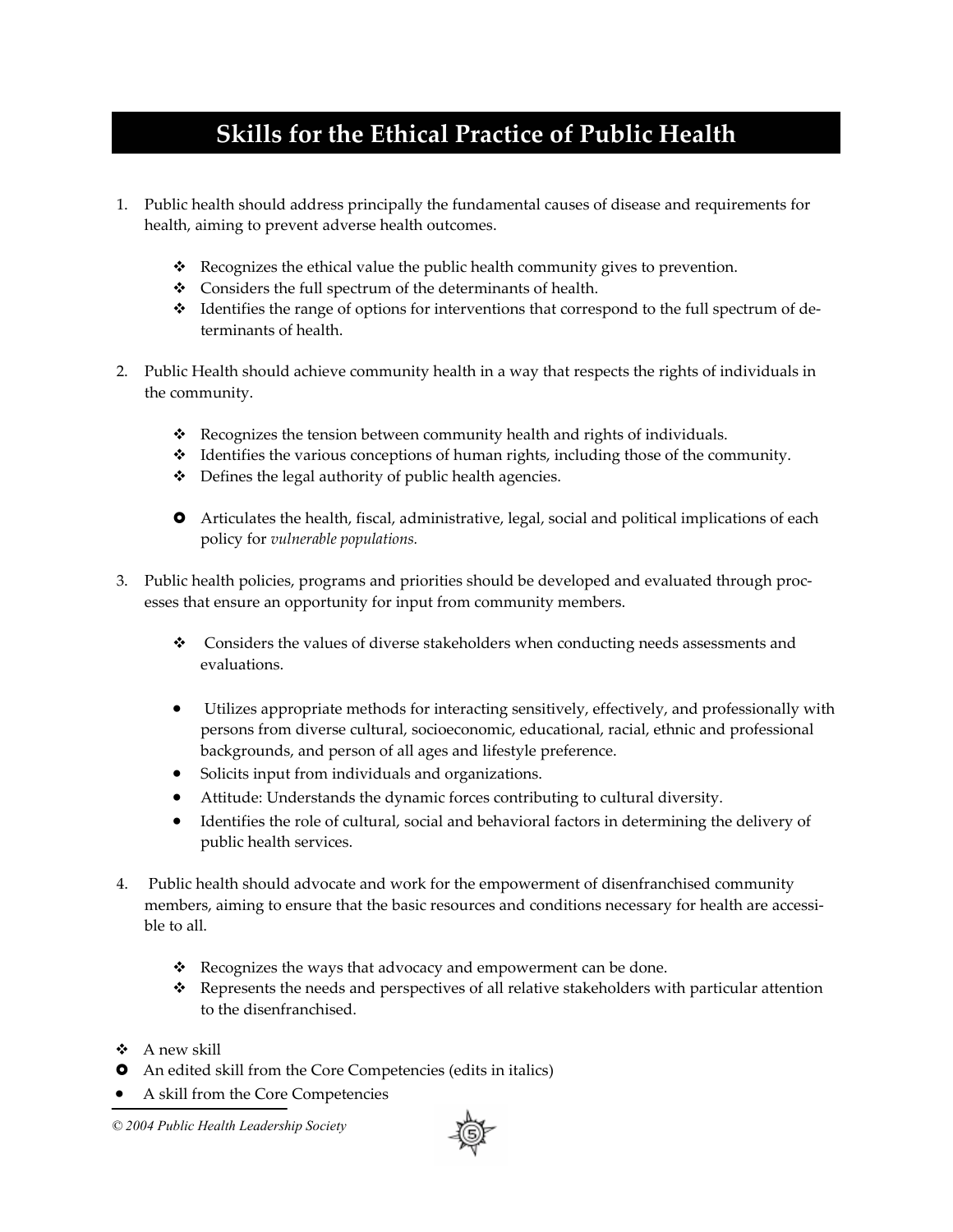- Describes issues of access and barriers to public health services.
- Recognizes the ethical priority the Public Health community gives to the health of the disenfranchised.
- Solicits input from individuals and organizations.
- Partners with communities to attach meaning to collected quantitative and qualitative data.
- Collaborates with community partners to promote the health of the population.
- Advocates for public health programs and resources.
- Identifies community assets and available resources.
- 5. Public health should seek the information needed to implement effective policies and programs that protect and promote health.
	- $\triangle$  Determines research priorities with an understanding of areas of the community that have been underserved.
	- $\bullet$  Articulates the health, fiscal, administrative, legal, social and political implications of each policy *for vulnerable populations.*
	- Collects, summarizes, and interprets information relevant to an issue.
	- Develops mechanisms to monitor and evaluate programs for their effectiveness and quality.
	- Defines, assesses, and understands the health status of populations, determinants of health and illness, factors contributing to health promotion and disease prevention, and factors influencing the use of health services.
	- Identifies and applies basic research methods used in public health.
	- Applies the basic public health sciences including behavioral and social sciences, biostatistics, epidemiology, environmental public health and prevention of chronic and infectious diseases and injuries.
	- Identifies and retrieves current relevant scientific evidence.
	- Identifies the limitations of research and the importance of observation and interrelationships.
- 6. Public health institutions should provide communities with the information they have that is needed for decisions on policies or programs and should obtain the community's consent for their implementation.
	- $\mathbf{\hat{P}}$  Specifies the meaning of consent at the individual and group level.
	- $\triangleleft$  Identifies the range of options for obtaining consent at the individual and group level.
	- Recalls historical abuses of informed consent.
- $\triangle$  A new skill
- **•** An edited skill from the Core Competencies (edits in italics)
- A skill from the Core Competencies

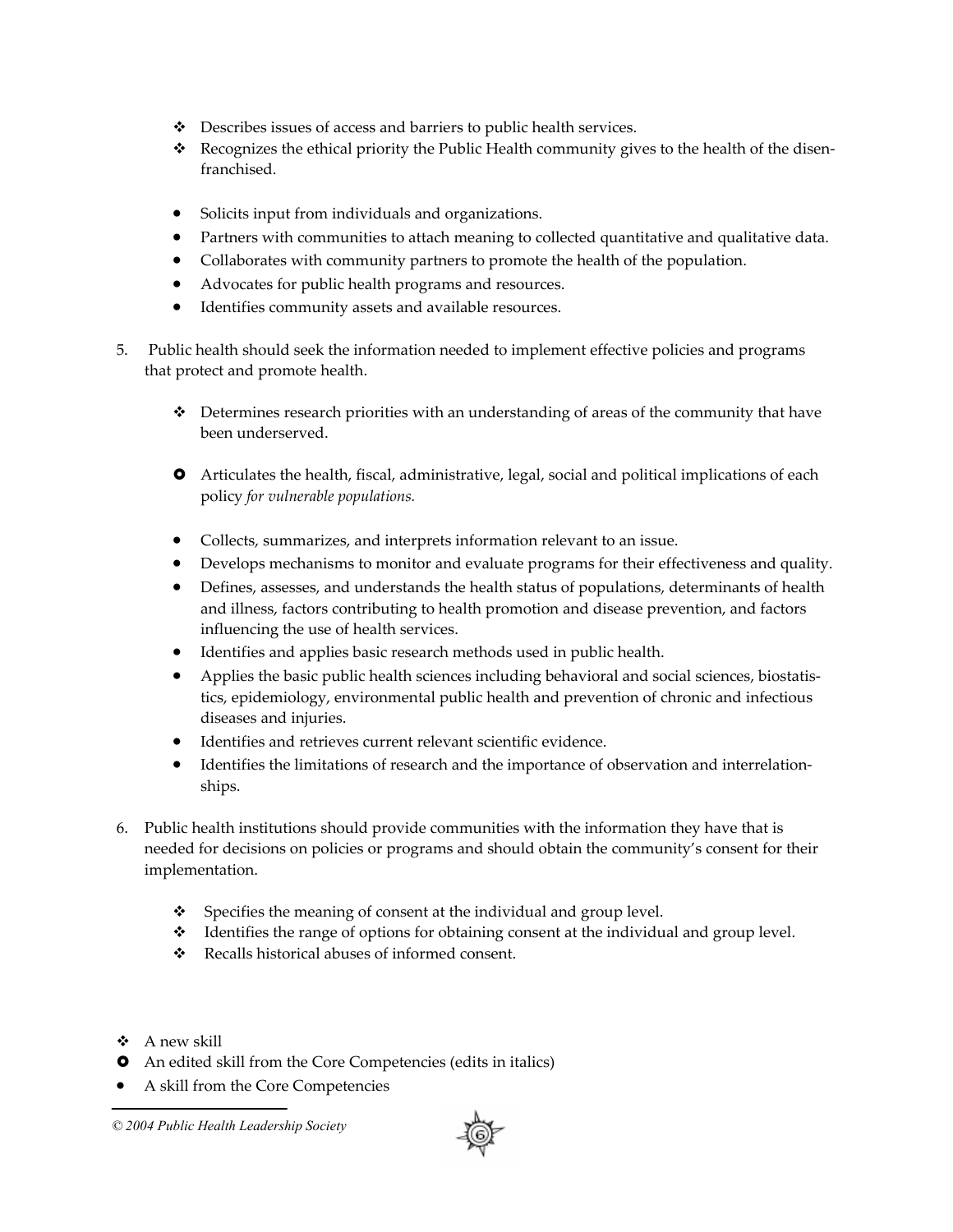- $\bullet$  Articulates the health, fiscal, administrative, legal, social and political implications of each policy *for vulnerable populations.*
- States policy options and writes clear and concise policy statements.
- Leads and participates in groups to address specific issues.
- Describes the role of government in the delivery of community health services.
- Effectively discusses government role in community service delivery to community members
- Uses the media, advanced technologies, and community networks to communicate information.
- Effectively presents accurate demographic, statistical, programmatic, and scientific information for professionals and lay audiences.
- Develops and presents a budget.
- 7. Public health institutions should act in a timely manner on the information they have within the resources and the mandate given to them by the public.
	- $\bullet$  Discerns the risk and benefits of not acting quickly or not acting at all.
	- Identifies the range of options for responding to unethical practices observed outside of one's realm of responsibility.
	- Recognizes that legal rules can fall short of the ethically required action.
	- Prepares and implements emergency response plans.
	- Identifies, interprets, and implements public health laws, regulations, and policies related to specific programs.
- 8. Public health programs and policies should incorporate a variety of approaches that anticipate and respect diverse values, beliefs and cultures in the community.
	- **•** Uses the media, advanced technologies, and community networks to communicate information *in a culturally diverse way.*
	- $\bullet$  Identifies the role of cultural, social, *political*, and behavioral factors in determining the delivery of public health services.
	- Recognizes the diversity of views driven by the various cultures/subpopulations.
	- Identifies issues of access and barriers to public health services.
	- Understands the dynamic forces contributing to cultural diversity.
	- Utilizes appropriate methods for interacting sensitively, effectively, and professionally with persons from diverse cultural, socioeconomic, educational, racial, ethnic and professional backgrounds, and person of all ages and lifestyle preference.
- $\triangle$  A new skill
- **•** An edited skill from the Core Competencies (edits in italics)
- A skill from the Core Competencies

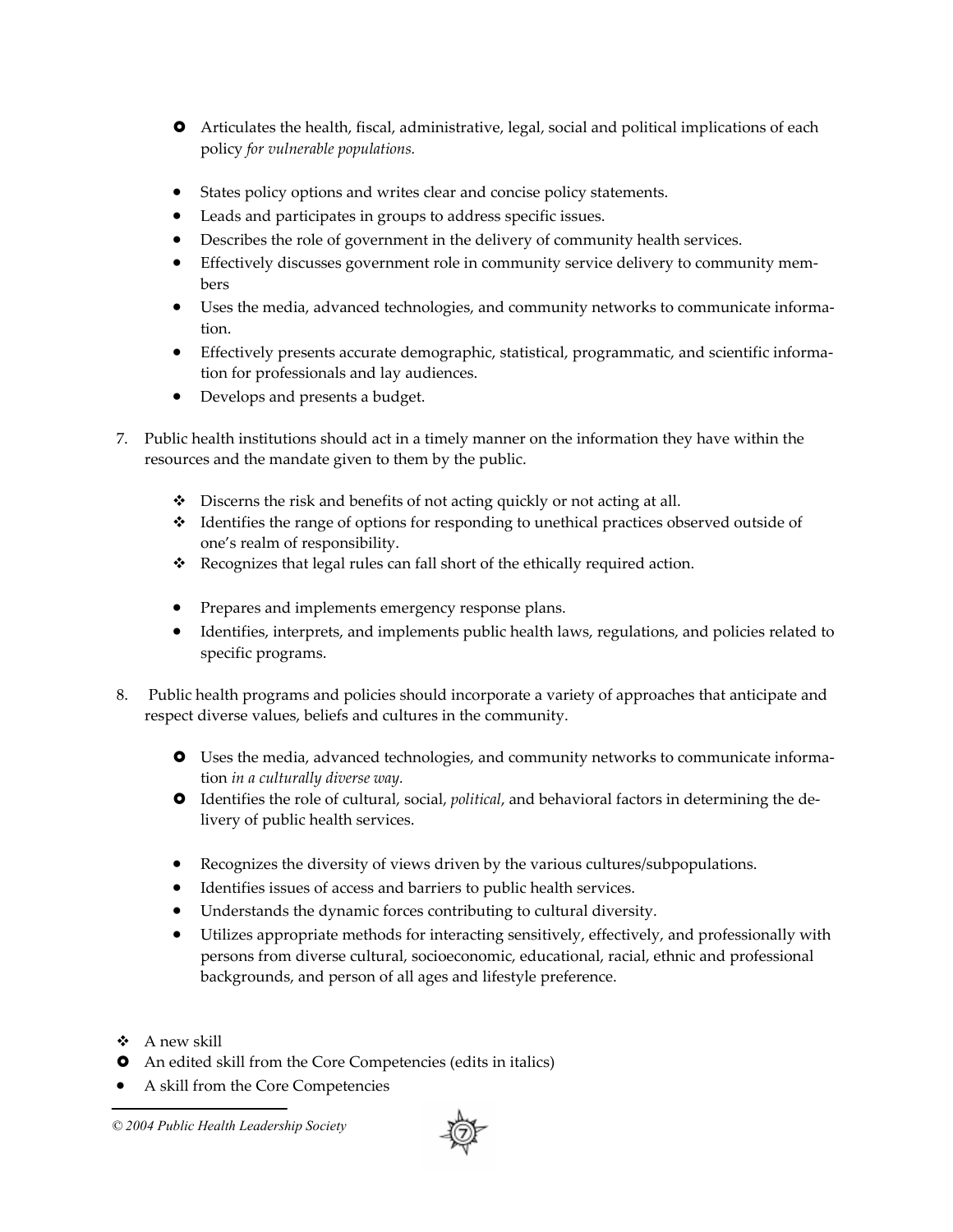- 9. Public health programs and policies should be implemented in a manner that most enhances the physical and social environment.
	- $\div$  Describes the full spectrum of the determinants of health.
	- Identifies best practices for achieving a particular health objective.
	- $\bullet$  Articulates the health, fiscal, administrative, legal, social and political implications of each policy *for vulnerable populations.*
- 10. Public health institutions should protect the confidentiality of information that can bring harm to an individual or community if made public. Exceptions must be justified based on the high likelihood of significant harm to the individual or others.
	- Discerns and applies different methods of maintaining confidentiality.
	- Describes the potential harms and benefits of giving information about individuals and communities while maintaining confidentiality.
	- \* Identifies specific circumstances when maintaining trust may justify with holding or delaying the communication of information.
	- $\bullet$  Articulates the health, fiscal, administrative, legal, social and political implications of each policy *for vulnerable populations.*
- 11. Public health institutions should ensure the professional competence of their employees.
	- Identifies best practices for one's areas of responsibility and action.
	- $\triangleleft$  Determines the range of appropriate actions for addressing unethical behavior.
	- **•** Helps create *and maintain* key values and shared vision and uses these principles to guide action.
	- $\bullet$  Contributes to the development, implementation and monitoring of organizational *and individual* performance standards *in a timely manner*.
	- $\bullet$  Promotes *individual and* organizational learning.
	- Creates a culture of ethical standards within organizations and communities.
- 12. Public health institutions and their employees should engage in collaborations and affiliations in ways that build the public's trust and the institution's effectiveness.
	- Identifies interests and conflicts of interest between potential partners.
	- Articulates how public trust is built or undermined by partner collaboration.
	- Establishes transparency about collaborations to maintain public accountability.
- $\triangle$  A new skill
- **•** An edited skill from the Core Competencies (edits in italics)
- A skill from the Core Competencies

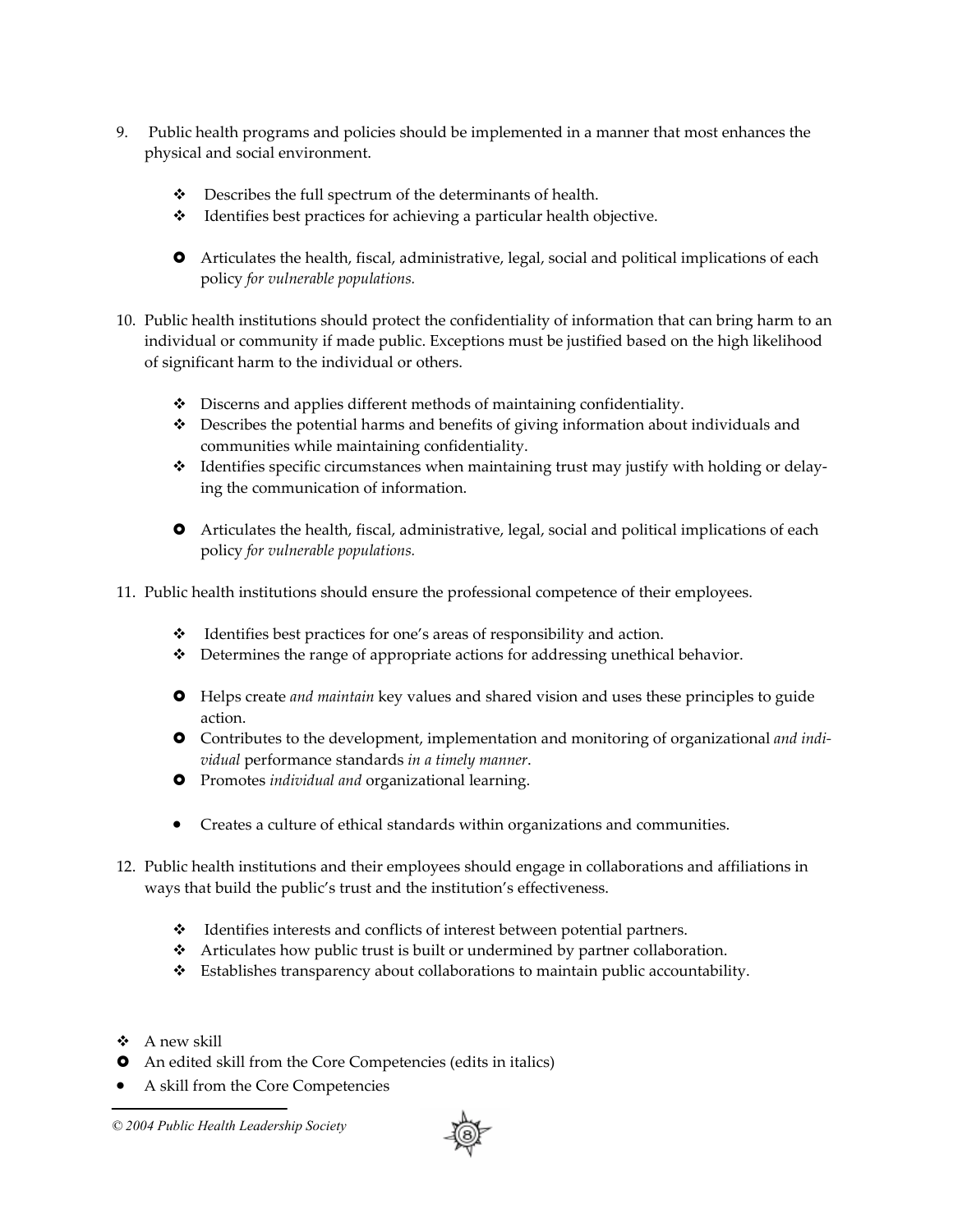

# Visit www.phls.org for:

- Ways to provide feedback to inform ongoing development of the *Skills for the Ethical Practice of Public Health Ethics*
- Information on applying the *Skills* to your organization's practice
- Permission to reprint the *Skills for the Ethical Practice of Public Health Ethics*
- Requests for further information about public health ethics or the Public Health Leadership Society
- Public Health Leadership Society Contact information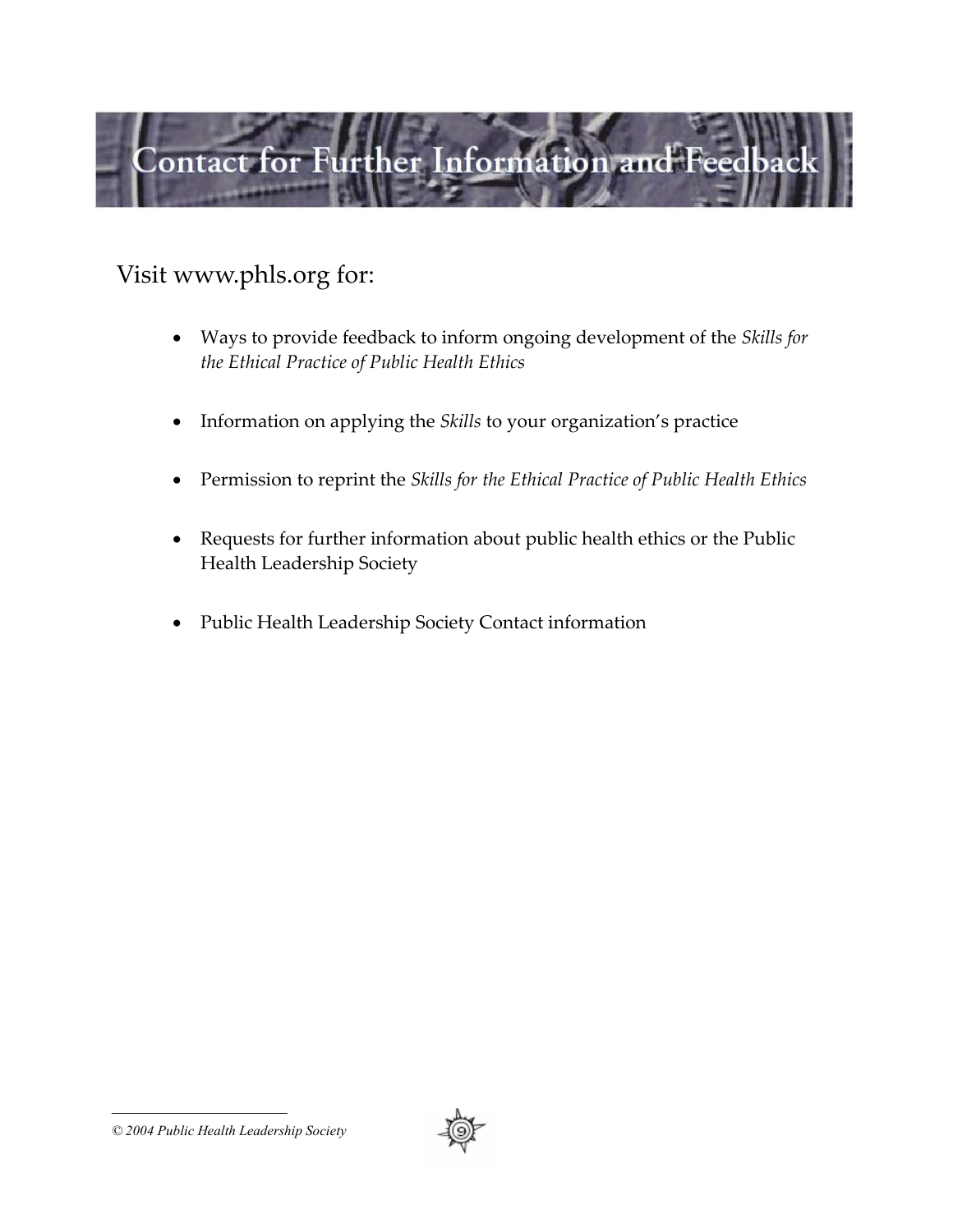

The process of identifying the skills in public health ethics was funded by a grant to Jim Thomas from the Greenwall Foundation. Participants in the process included (in alphabetical order): Karlene Baddy, Georges Benjamin, Diane Downing, Ruth Faden, Ruth Gaare, Kristine Gebbie, Larry Gostin, Paul Halverson, Barbara Hatcher, Jody Hershey, Tiffney Hinton, Jeff Kahn, Nancy Kass, Alan Melnick, Janet Place, Tim Stephens, Jim Thomas, Lizzi Torrone, Doug Weed, and Clayton Williams.